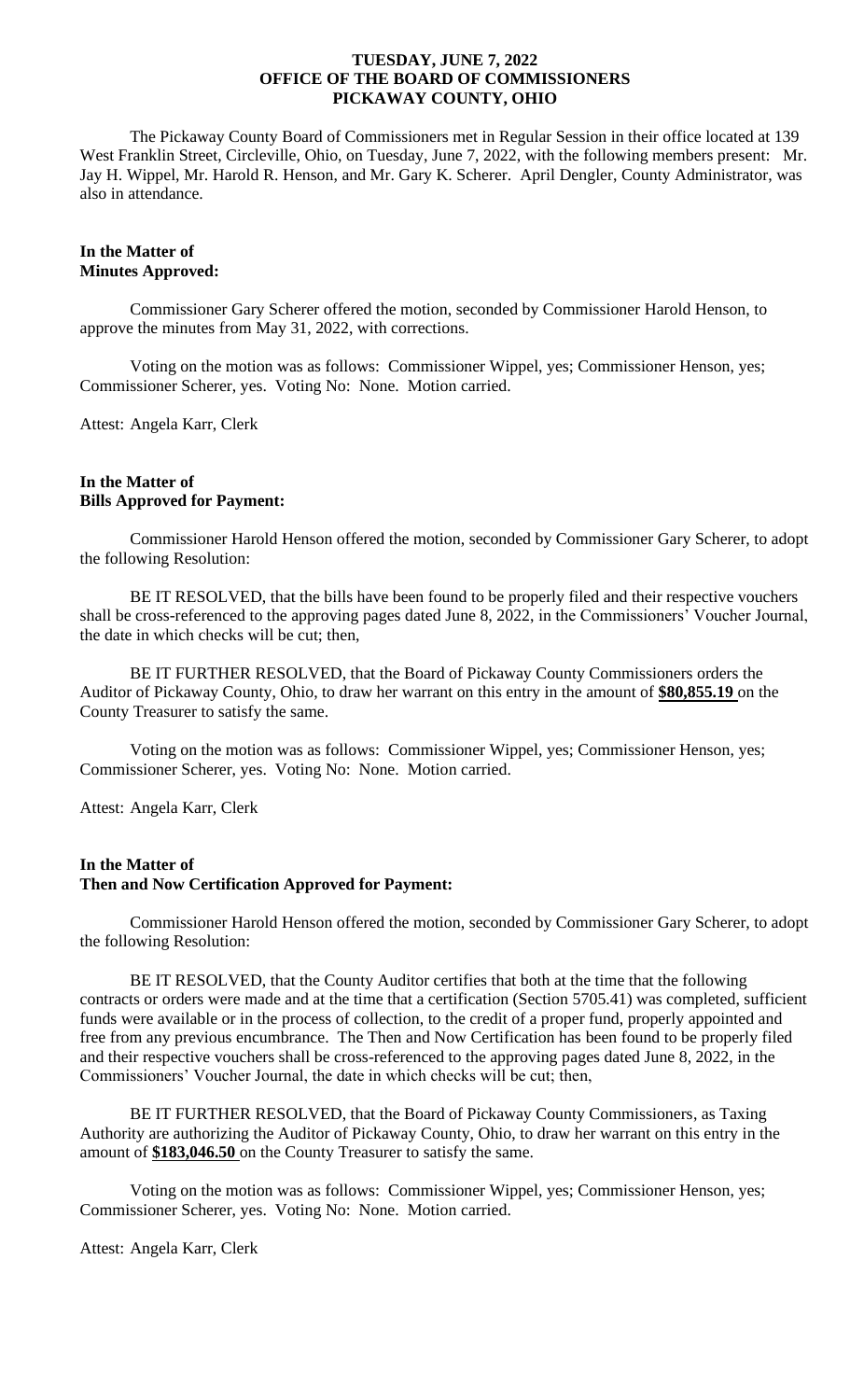### **In the Matter of Amended Certificate Approved:**

Commissioner Harold Henson offered the motion, seconded by Commissioner Gary Scherer, to adopt the following Resolution:

# **Resolution No.: PC-060722-45**

**WHEREAS**, the Pickaway County Budget Commission approved an AMENDED CERTIFICATE in the amount of \$14,137.00 to amend Youthful Driver's Safety Fund, fund #937,

**THEREFORE BE IT RESOLVED**, that the Pickaway County Board of Commissioners hereby appropriated the following sum for expenditure for period ending December 31, 2022:

# **YOUTHFUL DRIVER'S SAFETY FUND #937 \$14,137.00**

Voting on the motion was as follows: Commissioner Wippel, yes; Commissioner Henson, yes; Commissioner Scherer, yes. Voting No: None. Motion carried.

Attest: Angela Karr, Clerk

# **In the Matter of Appropriations Approved:**

Commissioner Harold Henson offered the motion, seconded by Commissioner Gary Scherer, to approve the following requests for APPROPRIATION:

# **\$8,682.52 – 919.6908.5980 – Auditor's Tax Sale – Auditor**

**\$14,137.00 – 937.1257.5401 – Contract Services – Juvenile/ Probate Court**

# **\$140,000.00 – 206.5015.5447 – COVID-19 Assistance – JFS**

# **\$3,400.00 – 101.1105.5703 – Contingencies – Recorder**

Voting on the motion was as follows: Commissioner Wippel, yes; Commissioner Henson, yes; Commissioner Scherer, yes. Voting No: None. Motion carried.

Attest: Angela Karr, Clerk

# **In the Matter of Transfer and Reappropriations Approved:**

Commissioner Harold Henson offered the motion, seconded by Commissioner Gary Scherer, to approve the following requests for TRANSFER AND REAPPROPRIATION:

### **\$3,400.00 – 101.1105.5703 – Contingencies – Recorder TO 101.1145.5401 – Contract Services - Recorder**

Voting on the motion was as follows: Commissioner Wippel, yes; Commissioner Henson, yes; Commissioner Scherer, yes. Voting No: None. Motion carried.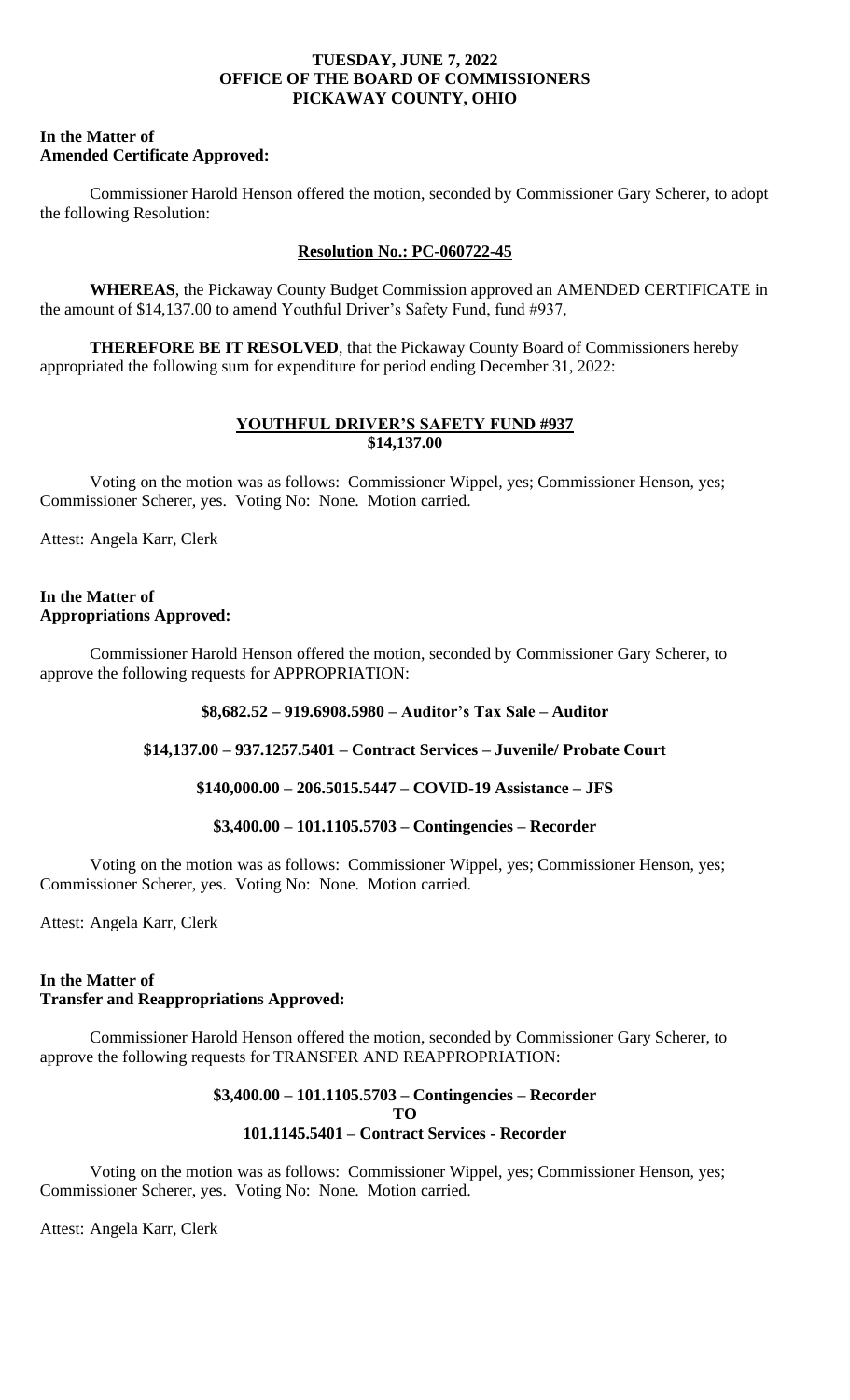# **In the Matter of Blanket Purchase Order Approved:**

Commissioner Harold Henson offered the motion, seconded by Commissioner Gary Scherer, to approve the following requests for BLANKET PURCHASE ORDER:

#### **BL-220481 - \$8,682.52 – 919.6908.5980 – Auditor Tax Sale - Auditor**

Voting on the motion was as follows: Commissioner Wippel, yes; Commissioner Henson, yes; Commissioner Scherer, yes. Voting No: None. Motion carried.

Attest: Angela Karr, Clerk

### **In the Matter of Maintenance Department Report:**

The following is a summary of the report provided by Jon Brown, Maintenance Supervisor:

- Mr. Brown reported that the Building Department porch is underway, and the old porch is being deconstructed for removal.
- The county received a bad batch of photocells that seem to lose voltage. Mr. Brown suggested the option to change over to LED lighting.
- Mr. Brown contacted the company regarding the courthouse doors to get additional information on the doors.
- The generator at the fairgrounds is hooked up and plumbed in. The Company of the generator is supposed to come in and commission the unit. It may not be completed before this year's fair. Mr. Brown is still waiting on Columbia Gas to get gas at the Maintenance Building.
- Mr. Brown informed that the quote from Captain Steamer of \$48,519.70 is an annual contract and is the total for all county buildings.

# **In the Matter of Captain Steamer Flooring Contract For County Buildings:**

Commissioner Gary Scherer offered the motion, seconded by Commissioner Harold Henson, to approve the service contract with Captain Steamer Cleaning Company, LLC at the following:

| <b>CRC Building</b>            | $(27,201$ sq. ft.)                | \$18,280.70 |
|--------------------------------|-----------------------------------|-------------|
| Pickaway County Courthouse     | $(21,275 \text{ sq. ft.})$        | \$19,454.00 |
| Pickaway County Service Center | $(23,550 \text{ sq. ft.})$        | \$10,785.00 |
|                                | Totals $(72,026 \text{ sq. ft.})$ | \$48,519.70 |

Services shall include annual deep cleaning, yearly maintenance cleaning services and spot cleaning/ buffing traffic areas at the listed locations for each building.

Voting on the motion was as follows: Commissioner Wippel, yes; Commissioner Henson, yes; Commissioner Scherer, yes. Voting No: None. Motion carried.

Attest: Angela Karr, Clerk

# **In the Matter of IT Department Report:**

The following is a summary of the report provided by Robert Adkins, Pickaway County IT Department Director:

- Spectrum port of phones for Garage and for Dog Shelter Mixed Report
- SO Migration Central Square finally seems engaged
- Fairgrounds Some Progress.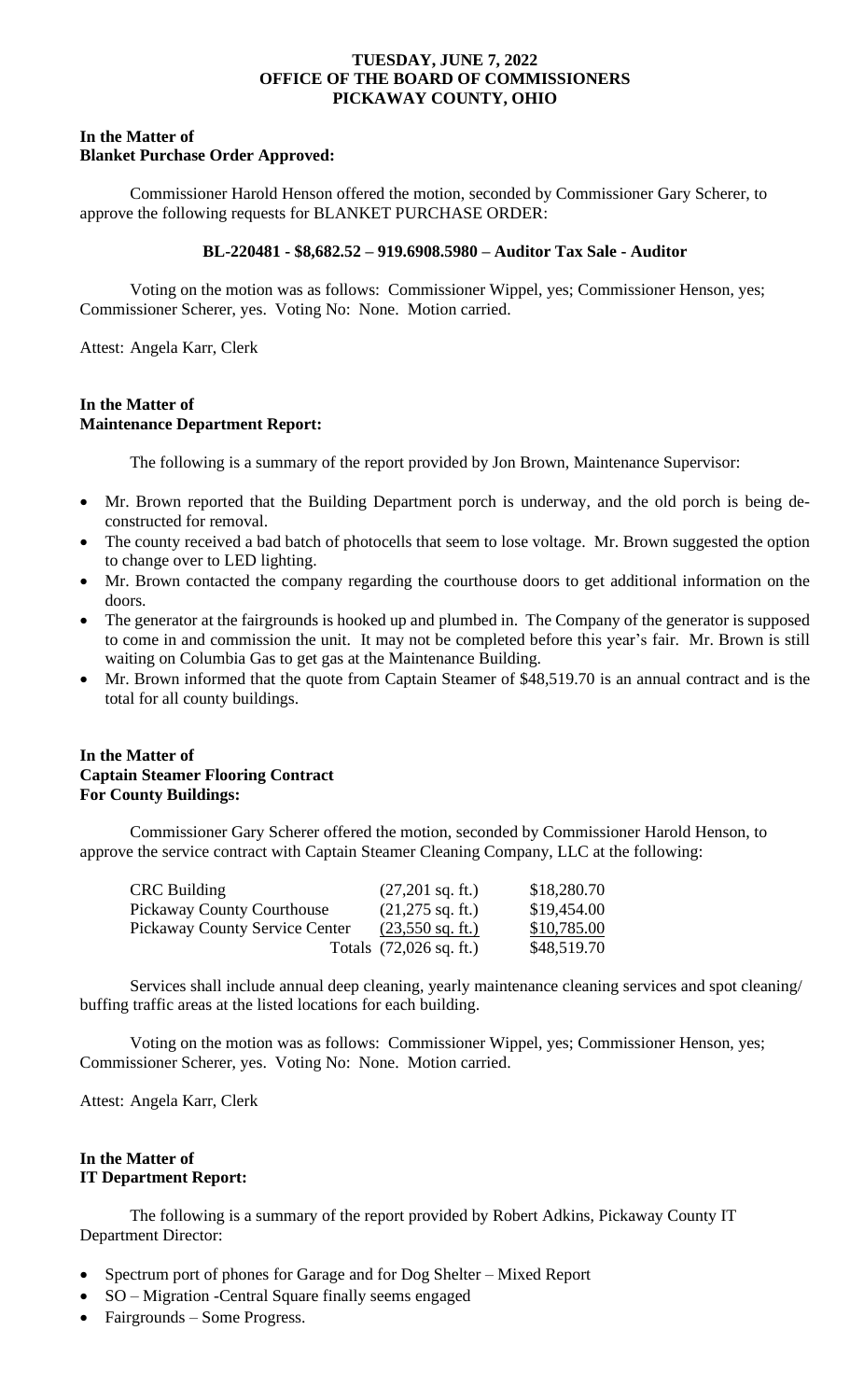- Mark coming onsite Thursday to test remote connection from Sheriff cruisers.
- Update on Eline to Prosecutor office
- VM Hosts upgraded to 7.0 except for Host 100.
- Continue working with Pioneer to configure a web server for the Juvenile Court. Update
- Rick has been facilitating Pioneer's connection to implement eCitations for JV Court. Update
- VEEAM AND Wasabi Quotes
- O365 installed and running.

# **In the Matter of Dog Shelter Report:**

The following is a summary of the report provided by Ron Custer, Dog Warden.

- Mr. Custer informed that the back gate entrance has been relocated to a more fitting area.
- Mr. Custer will reach out to Pine Valley regarding plumbing lines outside at the new kennel pavilion before they start moving kennels.

# **In the Matter of Report Provided by Gary Cameron:**

The following is a summary of the report provided by Gary Cameron, EMA Director.

- This week Mr. Cameron will attend the Ohio E911 Coordinator Meeting Legislation update, School Superintendent Meeting – safety plans, SERC Meeting – approval of our disaster exercise and CERT exercise at Cook's Creek
- Next week Mr. Cameron will attend Fire Chief Meeting and County EMA call with state
- General Information
	- $\circ$  6/4/22 Response to a hazmat spill on SR 207 at Plummer Rd. Tractor belonging to Palmer Farms spilled hydraulic fluid on the roadway. ERC responded to clean up.
	- o Two reported connection outages reported at the Sheriff's PSAP this past week.
	- $\circ$  Commercial Point Homecoming event  $6/8 6/11/22$
	- o Continued reports of cyber-crime/hacking forwarded to IT
- **EMA** Projects
	- o Full scale pipeline disaster exercise in planning stages. Scheduled for August 31 at Deer Creek State Park. Planning continues.
	- o Continued effort to train first responders in ICS and NIMS. Training request submitted to State.
	- o EMA inventory audit slow progress. Reorganization of EOC garage underway and transferring some PPE supply from Maintenance shop to EOC.
	- o Continuing development of the Community Emergency Response Team CERT training performed and beginning the vetting process.
	- o Fiber connection established at the radio tower.
- Issues requiring Commissioners Support/Notification:

# **In the Matter of Veeam Licensing and Offsite Storage For County IT Department:**

Commissioner Gary Scherer offered the motion, second by Commissioner Harold Henson, to approve Licensing and Offsite Storage through Veeam Licensing for 70 servers (SO & County), O365 Backup 300 users (SO & County) and 25 TB Offsite Storage at the rate of \$15,825.87.

Voting on the motion was as follows: Commissioner Wippel, yes; Commissioner Henson, yes; Commissioner Scherer, yes. Voting No: None. Motion carried.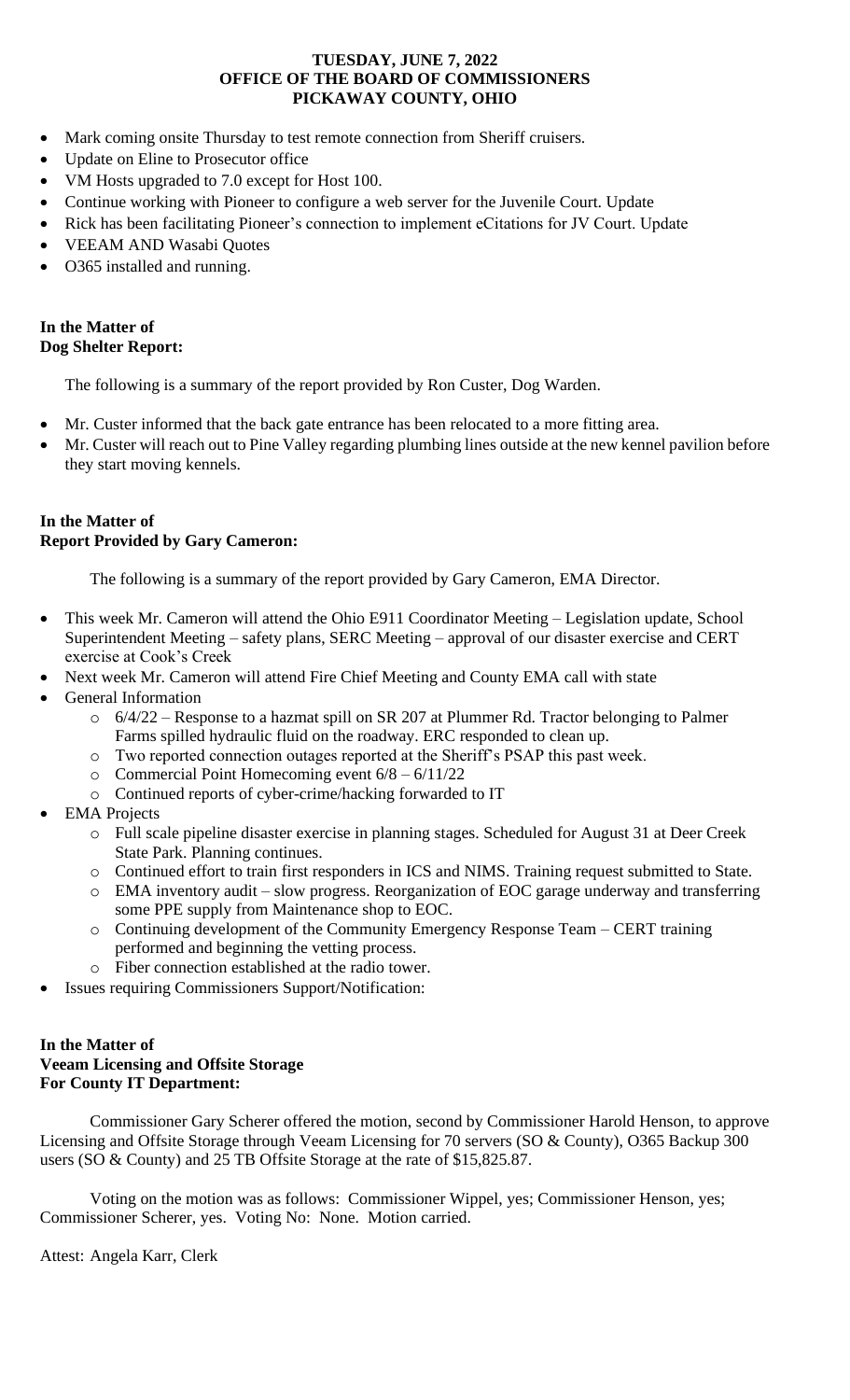#### **In the Matter of Job and Family Services:**

Joy Ewing, JFS Director, met with the Commissioners to introduce and give a recommendation for Nick Tatman to be the next Job and Family Services Director. Commissioner Wippel asked about the requirements of advertising the position and they discussed previous Directors hired for the position. The position was advertised in the past and the Commissioners recommended it be posted in-house this time. Mrs. Ewing will see that the position gets posted internally today. Mrs. Ewing requested and recommended that Mr. Tatman be appointed as the acting Director of JFS.

Commissioner Harold Henson offered the motion, second by Commissioner Gary Scherer, to appoint Nick Tatman as the acting Director of Job and Family Services effective June 13, 2022.

Voting on the motion was as follows: Commissioner Wippel, yes; Commissioner Henson, yes; Commissioner Scherer, yes. Voting No: None. Motion carried.

Attest: Angela Karr, Clerk

### **In the Matter of Executive Session:**

At 10:50 a.m., Commissioner Harold Henson offered the motion, seconded by Commissioner Gary Scherer, to enter into Executive Session pursuant to ORC  $$121.22$  (G) (1) to consider the appointment, employment, dismissal, discipline, promotion, demotion, or compensation, etc., of a public employee with April Dengler, County Administrator in attendance.

Roll call vote on the motion was as follows: Commissioner Wippel, yes; Commissioner Henson, yes; Commissioner Scherer, yes. Voting No: None. Motion carried.

Attest: Angela Karr, Clerk

At 11:15 a.m., the Commissioners exited Executive Session and Commissioner Harold Henson offered the motion, seconded by Commissioner Gary Scherer, to resume Regular Session.

Roll call vote on the motion was as follows: Commissioner Wippel, yes; Commissioner Henson, yes; Commissioner Scherer, yes. Voting No: None. Motion carried.

Attest: Angela Karr, Clerk

No Action taken.

### **In the Matter of Community Development Block Grant PY 2022 Program Public Hearing:**

Hannah Diewald, CDC of Ohio, Inc. opened the public hearing for the PY2022 Community Development Block Grant Program with the following information:

# **Allocation Program**

- Grant request is for \$244,000
	- o Leverage to Neighborhood Revitalization Grant for the Village of Williamsport (\$142,200 Sewer Facility Improvements).
	- o Leverage to Critical Infrastructure Grant for the Village of Tarlton: \$53,000 (Flood/Drainage Improvements).
- Administration: \$48,000 (administration and Fair Housing)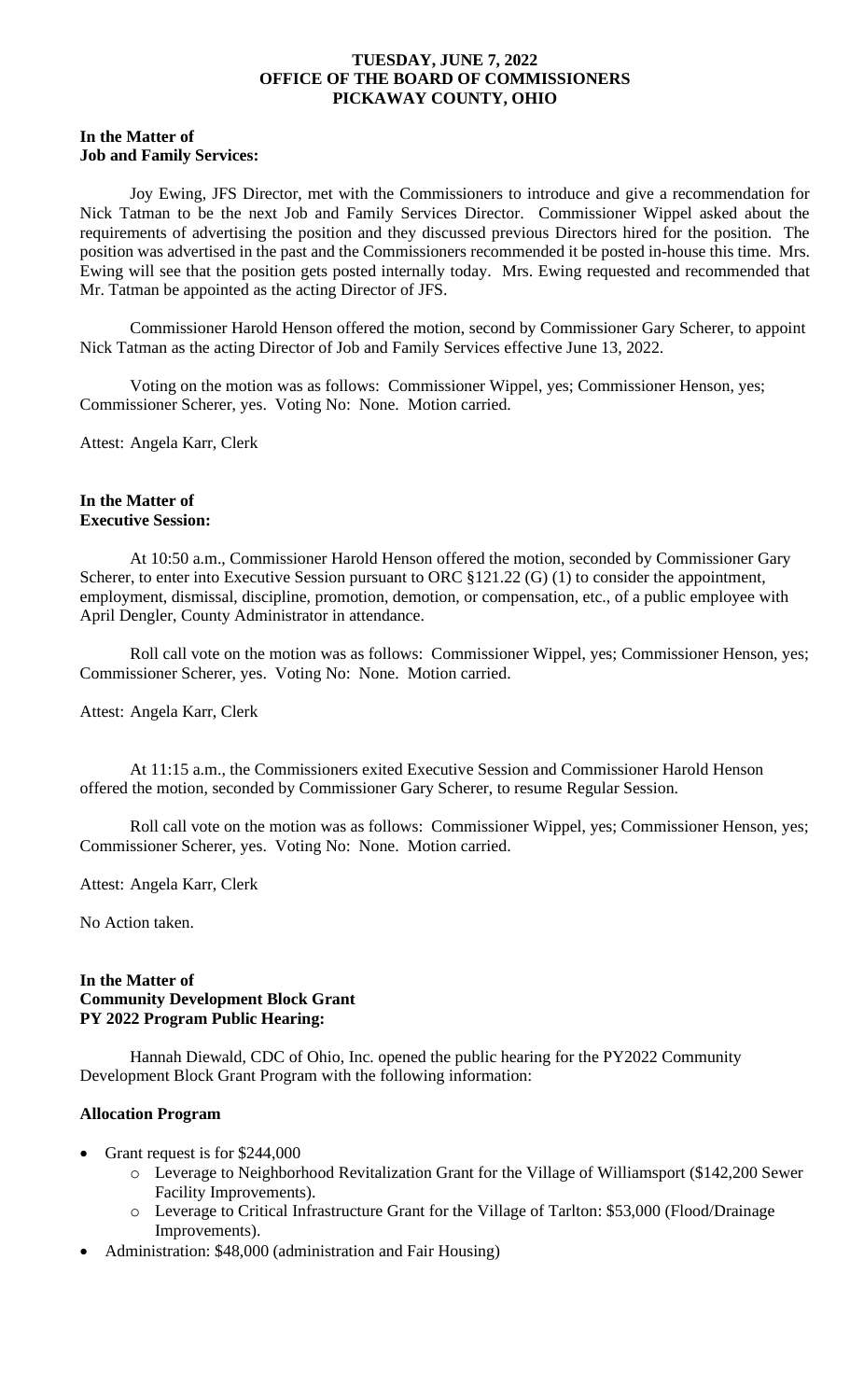# **Neighborhood Revitalization – Village of Williamsport**

- Grant request \$750,000
- Administration \$50,000
- Local Leverage Village of Williamsport \$37,500
- Total Project Costs \$929,700
- **Projects** 
	- o Street Improvements
		- **•** Pike Street, Spruce Street, Green Street 2,250 LF of paving, 240 LF of crosswalk
		- Street Signs  $-40$  installed
		- o Sewer Line Improvements
			- 2,200 LF of Sanitary Sewer Lining, 1,000 LF of Sanitary Sewer Cleaning/Televising, 20 LF of Lateral Reinstatement, 1 Bypass Pumping
			- 6 Lights installed
		- o Public Rehabilitation Improvements
			- 1 Partial Water Tower Painting
		- o Parks & Rec. Facilities
			- 1 Pickleball Court installed
			- 30 Parking Spaces installed
		- o Community Center Improvements
			- Facility Rehabbed Exterior Painting
			- Window Replacement
			- Downspouts improved
			- Refrigeration/ Cooling installed

# **Critical Infrastructure – Village of Tarlton**

- Grant Request: \$500,000
- Administration: \$30,000
- Local Leverage Village of Tarlton: \$50,000
- Total Project Cost: \$603,000
- Project Flood/ Drainage Improvements
	- o 1,374 LF of Storm Sewer installed, 1,146 LF of paving, 2,140 LF of Curb/ Gutter

# **In the Matter of Community Development Block Grant PY2022 CDBG Allocation, Neighborhood Revitalization and Critical Infrastructure Application Submittal:**

Commissioner Harold Henson offered the motion, seconded by Commissioner Gary Scherer, to adopt the following Resolution:

# **Resolution No.: PC-060722-46**

# **SUBMIT APPLICATION FOR PY 2022 CDBG ALLOCATION; PY 2022 CDBG NEIGHBORHOOD REVITALIZATION; PY 2022 CDBG CRITICAL INFRASTRUCTURE**

**WHEREAS**, the State of Ohio, through the Ohio Department of Development, has Program Year 2022 (PY 2022) funds available as a part of the Community Development Block Grant Program; and,

**WHEREAS**, Pickaway County may be eligible to receive \$244,000 in PY 2022 CDBG Allocation Program funds, up to \$750,000 in CDBG Neighborhood Revitalization grant funds for the projects meeting a National Objective of benefiting at least 51% low-moderate-income (LMI) persons or aiding in the elimination of slum and blight, and up to \$500,000 in CDBG Critical Infrastructure grants,

**WHEREAS**, Pickaway County has selected projects for funding for PY 2022, which are outlined in the grant applications, and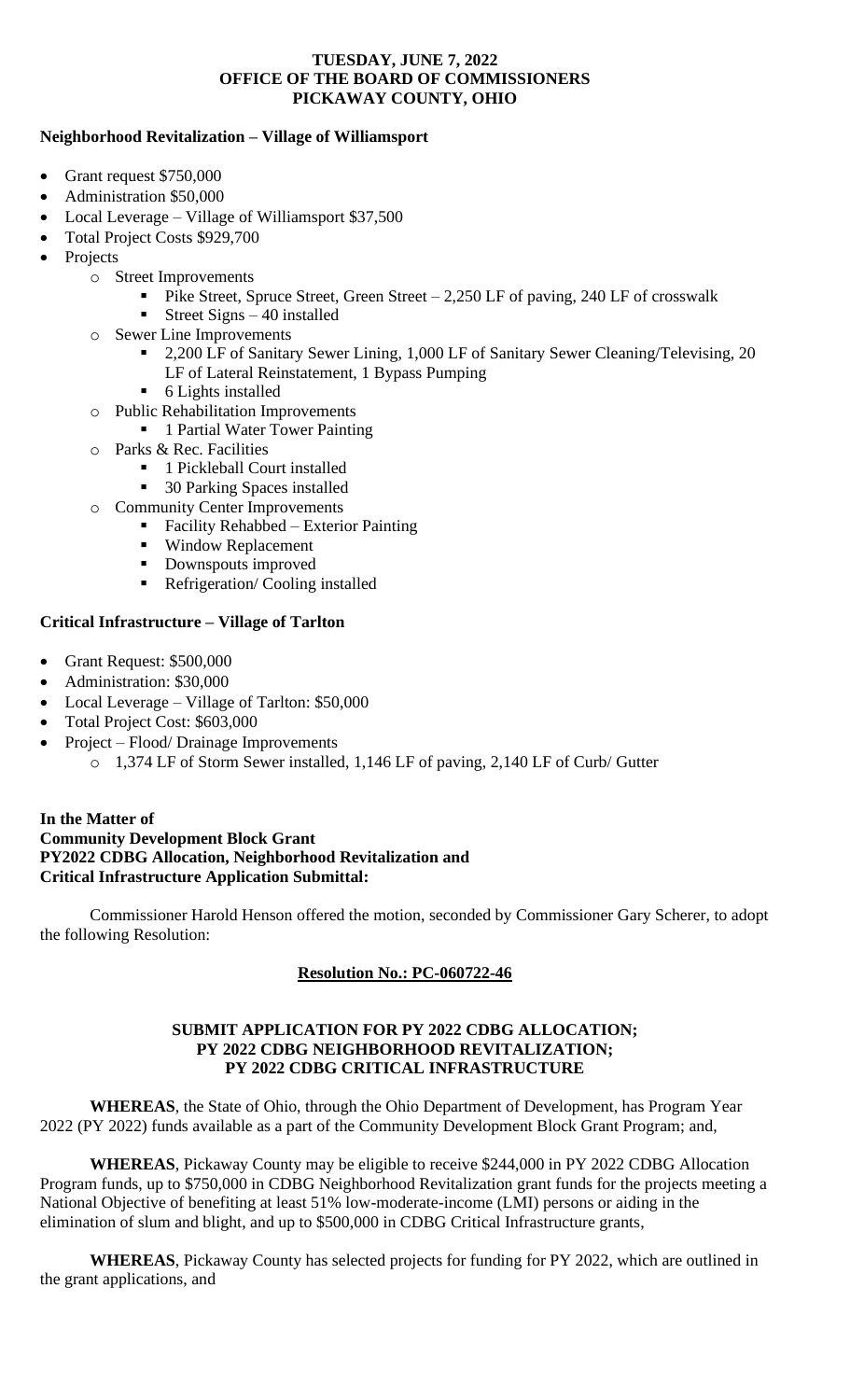**NOW THEREFORD BE IT HEREBY RESOLVED** by the Pickaway County Board of Commissioners to submit applications for a PY 2022 CDBG Allocation, PY 2022 CDBG Neighborhood Revitalization, and a PY 2022 CDBG Critical Infrastructure grant as prepared by CDC of Ohio, Inc.

**BE IT FURTHER RESOLVED** by the Pickaway County Board of Commissioners that the County will comply with the required assurances of the grant if assistance is approved.

Voting on the motion was as follows: Commissioner Wippel, yes; Commissioner Henson, yes; Commissioner Scherer, yes. Voting No: None. Motion carried.

Attest: Angela Karr, Clerk

**In the Matter of Community Development Block Grant Environmental Review Documentation and Certification Form for General Administration, Fair Housing and Planning:**

Commissioner Harold Henson offered the motion, second by Commissioner Gary Scherer, to approve and authorize Commissioner Wippel to execute the Environmental Review Documentation and Certification Form for General Administration, Fair Housing and Planning for Community Development Block Grant, Allocation, Neighborhood Revitalization and Critical Infrastructure Program.

Voting on the motion was as follows: Commissioner Wippel, yes; Commissioner Henson, yes; Commissioner Scherer, yes. Voting No: None. Motion carried.

Attest: Angela Karr, Clerk

#### **In the Matter of Auditors Monthly Review:**

Melissa Betz, Auditor, met with the Commissioners to provide an update for the month of May 2022. The month of June started at \$12,804,958.07 and a cash balance of \$12,354,860.03. Sales Tax has slightly declined but, revenues are right where they should be according to Mrs. Betz. Advertising expenses are down and delinquent taxes have already been advertised. There are sheriff sales scheduled to take place today at the courthouse.

Mrs. Betz addressed a request that she received from a taxpayer regarding a AirBNB property and bed tax. A resolution was passed by the Commissioners in 2003 for a 3% bed tax for units in Pickaway County. Townships may collect a bed tax for their township. Mrs. Betz will contact Judy Wolford, Prosecutor, for guidance on how to enforce the tax.

Kyle Miller, Dominion Energy, contacted Mrs. Betz asking where they should send Pickaway County's money and how much relative to the Atlanta Solar Project. Commissioners advised that an agreement was signed with the project (Atlanta Solar Project) and should receive \$6 million total in several payments. Mrs. Betz discussed what line item to place the funds and the Commissioners have to finalize what will be done with the funds.

Mrs. Betz re-addressed the contract for Eagle View fly-over appraisals. She was hoping that with ARP funds it could alleviate the funds coming from the E911 funds. The E911 committee approved for it to be paid from their funds and Mrs. Betz suggested for the committee to come to the Commissioners to request ARP Funds. The request is to add three additional flights. A time will be schedule for Mrs. Betz to come back with Jason Gillow, GIS, to review.

# **In the Matter of County Administrator Report:**

The following is a summary of the report provided by April Dengler, County Administrator: